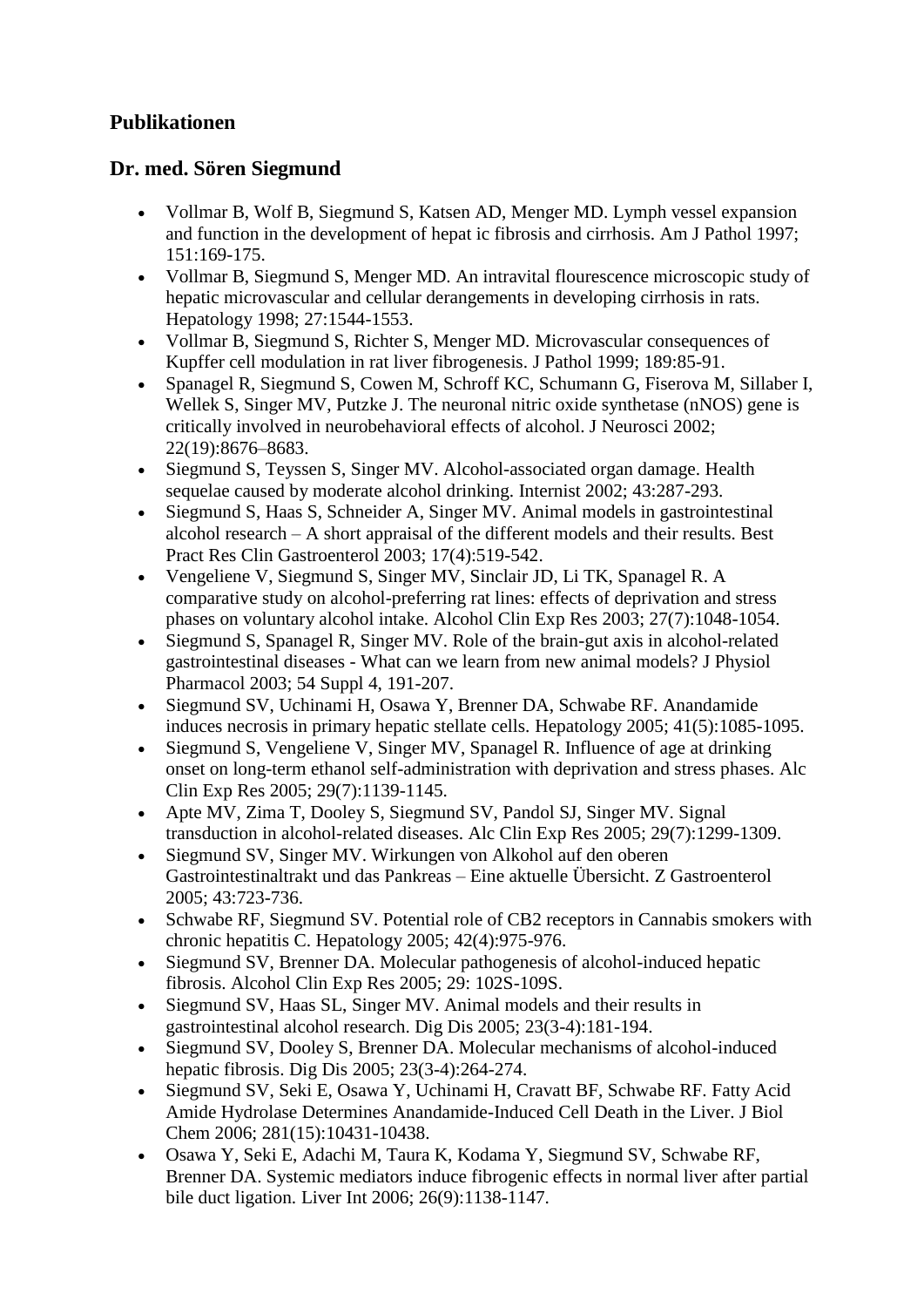- Schneider A, Haas SL, Hildenbrand R, Siegmund S, Reinhard I, Nakovics H, Singer MV, Feick P. Enhanced expression of interleukin-18 in serum and pancreas of patients with chronic pancreatitis. World J Gastroenterol 2006; 12(40):6507-6514.
- Svegliati-Baroni G, Candelaresi C, Saccomanno S, Ferretti G, Bachetti T, Marzioni M, De Minicis S, Nobili L, Salzano R, Omenetti A, Pacetti D, Siegmund S, Benedetti A, Casini A. A model of insulin resistance and nonalcoholic steatohepatitis in rats: role of peroxisome proliferator-activated receptor-alpha and n-3 polyunsaturated fatty acid treatment on liver injury. Am J Pathol 2006;169(3):846-860.
- Siegmund SV, Qian T, de Minicis S, Harvey-White J, Kunos G, Vinod KY, Hungund B, Schwabe RF. The endocannabinoid 2-arachidonoyl glycerol induces death of hepatic stellate cells via mitochondrial reactive oxygen species. FASEB J. 2007; 21(11):2798-2806.
- Siegmund SV, Schwabe RF. Endocannabinoids and liver disease. II. Endocannabinoids in the pathogenesis and treatment of liver fibrosis. Am J Physiol Gastrointest Liver Physiol. 2008; 294(2):G357-G362.
- Zimmerer T, Siegmund SV, Singer MV. Das Problem von Compliance und Adhärenz am Beispiel der chronisch entzündlichen Darmerkrankungen. Dtsch Med Wochenschr 2009; 134(27):1417-1424.
- Siegmund SV. Alkoholinduzierte Organschäden des Gastrointestinaltrakts. Schweiz Z Ernährungsmed 2009; (1):23-30.
- Siegmund SV. Role of the endocannabinoid system in alcoholic liver disease. Dig Dis. 2010; 28(6):751-755.
- Schildberg FA, Wojtalla A, Siegmund SV, Endl E, Diehl L, Abdullah Z, Kurts C, Knolle PA. Murine hepatic stellate cells veto CD8 T cell activation by a CD54 dependent mechanism. Hepatology. 2011; 54(1):262-272.
- Trebicka J, Racz I, Siegmund SV, Cara E, Granzow M, Schierwagen R, Klein S, Wojtalla A, Hennenberg M, Huss S, Fischer HP, Heller J, Zimmer A, Sauerbruch T. Role of cannabinoid receptors in alcoholic hepatic injury: steatosis and fibrogenesis are increased in CB2 receptor-deficient mice and decreased in CB1 receptor knockouts. Liver Int. 2011; 31(6):860-870.
- Wojtalla A, Herweck F, Granzow M, Klein S, Trebicka J, Huss S, Lerner R, Lutz B, Schildberg FA, Knolle PA, Sauerbruch T, Singer MV, Zimmer A, Siegmund SV. The endocannabinoid N-arachidonoyl dopamine (NADA) selectively induces oxidative stress-mediated cell death in hepatic stellate cells but not in hepatocytes. Am J Physiol Gastrointest Liver Physiol. 2012 Apr 15;302(8):G873-887.
- Siegmund SV, Wojtalla A, Schlosser M, Zimmer A, Singer MV. Fatty acid amide hydrolase but not monoacyl glycerol lipase controls cell death induced by the endocannabinoid 2-arachidonoyl glycerol in hepatic cell populations. Biochemical and Biophysical Research Communications 2013 Jul 19;437(1):48-54.
- Granzow M, Schierwagen R, Klein S, Kowallick B, Huss S, Linhart M, Mazar IG, Görtzen J, Vogt A, Schildberg FA, Gonzalez-Carmona MA, Wojtalla A, Krämer B, Nattermann J, Siegmund SV, Werner N, Fürst DO, Laleman W, Knolle P, Shah VH, Sauerbruch T, Trebicka J. Angiotensin-II type 1 receptor-mediated Janus kinase 2 activation induces liver fibrosis. Hepatology. 2014 Jul;60(1):334-48.
- Siegmund SV, Wojtalla A, Schlosser M, Schildberg FA, Knolle PA, Nüsing RM, Zimmer A, Strassburg CP, Singer MV. Cyclooxygenase-2 contributes to the selective induction of cell death by the endocannabinoid 2-arachidonoyl glycerol in hepatic stellate cells. Biochem Biophys Res Commun. 2016 Feb 12;470(3):678-84.
- Siegmund SV, Schlosser M, Schildberg FA, Seki E, De Minicis S, Uchinami H, Kuntzen C, Knolle PA, Strassburg CP, Schwabe RF. Serum Amyloid A Induces